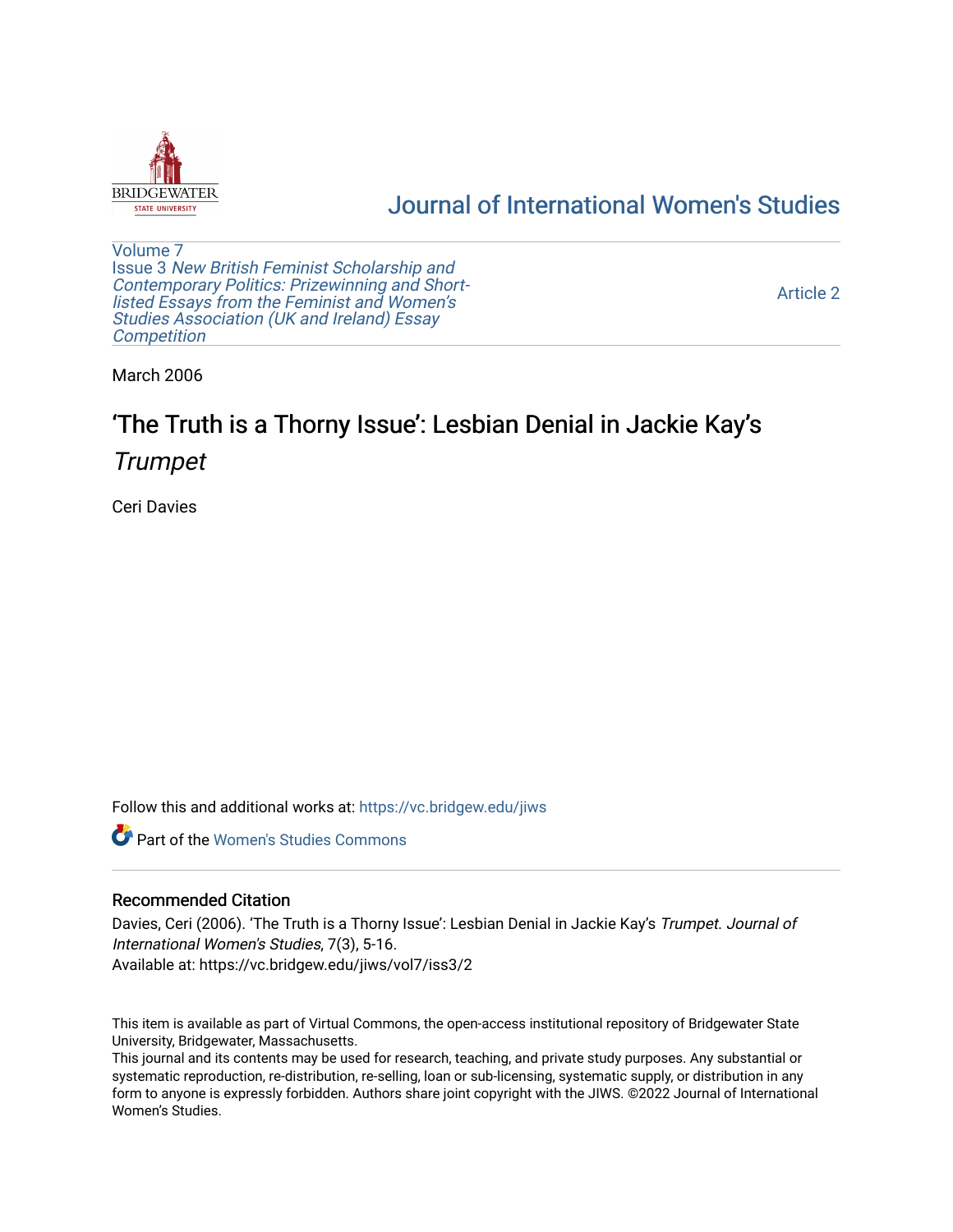## **'The Truth is a Thorny Issue['1](#page-1-0) : Lesbian Denial in Jackie Kay's** *Trumpet*

## By Ceri Davies<sup>2</sup>

#### **Abstract**

The focus of this paper is Jackie Kay's novel, *Trumpet*, the fictionalised account of a woman (Josephine Moore) who lives her life as a man (Joss Moody). This paper looks at how Joss's identity is constructed, as well as the impact this has on the identities of other people. In particular, the paper examines the difficulties faced by Joss's wife, Millie, as she tries to help him keep his secret, and protect her own identity as a heterosexual wife. Her attempts to defend herself and her husband from accusations of lesbianism lead to an examination of the power of labels and the essay questions both Millie's commitment to the truth as she sees it and the usefulness of gender labels in determining identity.

### *Keywords***:** truth, identity, gender

 The Scottish writer Jackie Kay is best known for her poetry collections, in particular *The Adoption Papers* and *Other Lovers*, in which she explores issues of ethnicity and gender. Her first novel, *Trumpet* (1998), is about the life of Joss Moody, jazz trumpeter, as recalled by his family and friends following his death. Kay loosely modelled the character of Joss on the real-life American jazz musician Billy Tipton<sup>3</sup> (1914-89), who was discovered to have been a woman after his death. In Trumpet, Joss's life is held up for scrutiny because it is only following his death that people discover that he was in fact a woman. In the shock that follows, several narrators question the past they thought they knew and at the same time try to comprehend the effect of this deceit upon their own ideas of identity. The most important narrative belongs to Joss's wife, Millie Moody, who is the only person who shared his secret. When Joss's secret becomes known, Millie is faced with the task of defending and legitimising their relationship in the face of society's need to find labels for them. The label that society uses is 'lesbian'; something that Millie struggles with: she does not accept it, but subconsciously knows that she cannot completely deny it either. With my close examination of the text, I hope to show exactly how Millie endeavours to manipulate the truth to deny her possible lesbianism while seeking to affirm Joss's masculinity, and by extension, their heterosexuality.

Although the novel has several narrators and points of view, the most prominent is the first-person narration from Joss's wife, Millie, not least because she is in the isolated position of having known about Joss's secret for a long time. The keeping of this secret means that Millie is apart from everybody else, and her role in the text is as

<span id="page-1-1"></span><sup>2</sup> 'Lesbian Denial in Jackie Kay's *Trumpet*' was originally written as part of the coursework for Ceri

 $\overline{a}$ 

1

<span id="page-1-0"></span><sup>&</sup>lt;sup>1</sup> Quote taken from Patricia Nicol's (1998) interview with Jackie Kay in The Sunday Times.

Davies' MA in the Diversity of Contemporary Writing at Swansea University. She enjoyed researching this so much that she expanded her studies to look at gender deconstruction in other modern writing. She has just completed the first year of her Ph.D. at Swansea University, writing on 'Gender De/Construction in the modern novel'.

<span id="page-1-2"></span><sup>&</sup>lt;sup>3</sup> The biography of Billy Tipton, *Suits Me*, was written by Diane Wood Middlebrook and published soon after *Trumpet* in 1998.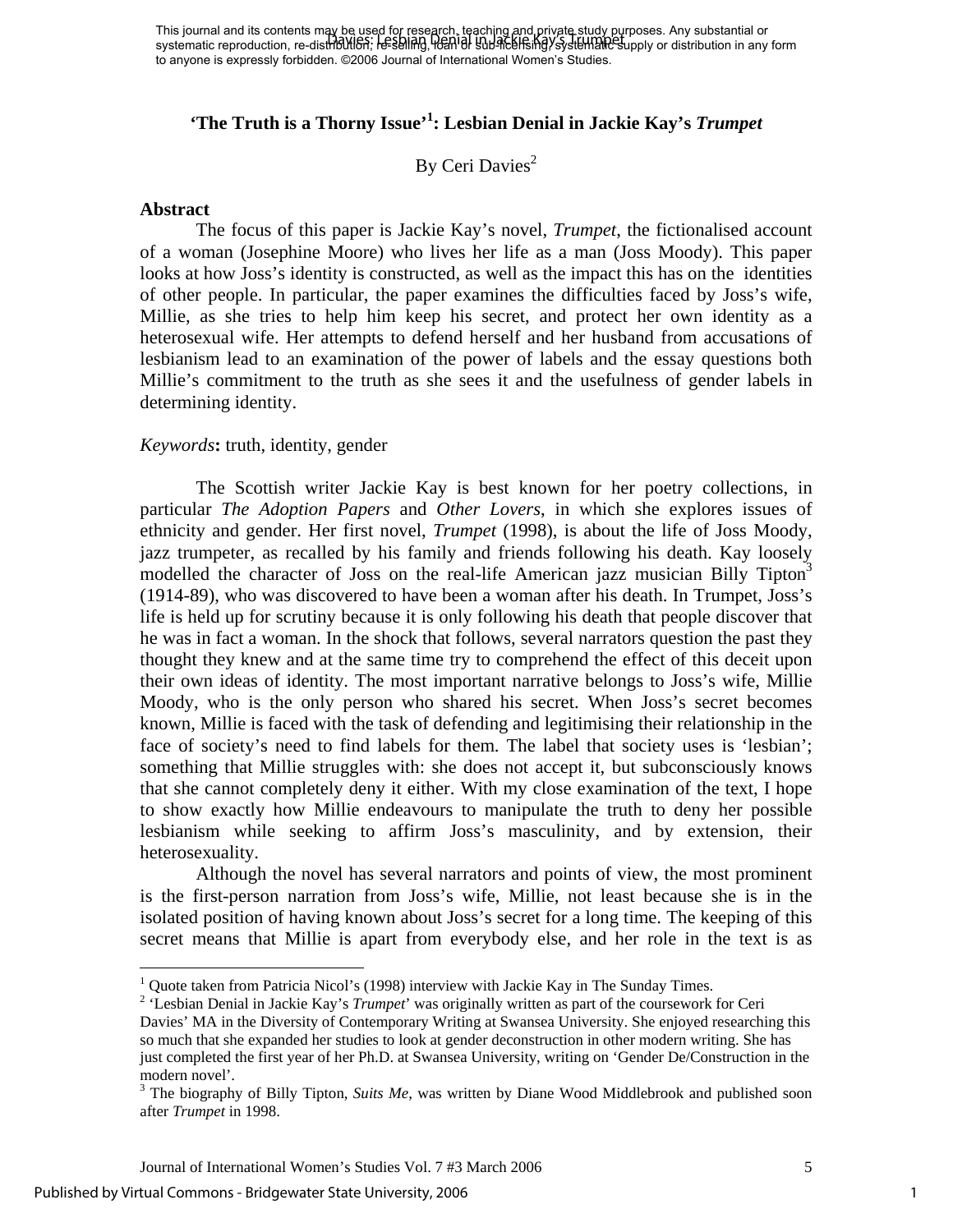complex as her role in Joss's life. She tries to stop the 'terrible lies' (Kay 1998: 267) that are reported by the media, and combat them with the truth that only she has control over, but this task is made more difficult by her internal struggle. Millie's attempts to portray her life with Joss as normal are tainted by the undercurrent of uncertainty and denial that Jackie Kay punctuates her every utterance with. When Millie reflects on her life, she cannot help but be aware of the fact that Joss's secret was a constant presence in the marriage. Even as she attempts to validate the relationship and their roles in it, Millie is battling with her own conscience and the new view of her past that Joss's death creates. Jackie Kay creates a situation where even as Millie is telling Joss's story, she is also telling her own, and it is here that the problems lie. If Millie accepts that Joss was not a man – that his masculinity was no more than a costume – then she changes her definition of herself, from wife to lesbian. Millie denies the latter categorisation, and seeks to defend her right to be called first a wife, and then a widow, by demanding that people accept her chosen role, and she is forced to deny some essential truths about the relationship. While people are trying to understand Joss's motivations, it is Millie that is on trial. Incidents such as marriage and having children create discord: just as Millie sees marriage and motherhood as forces to stabilise the relationship, so they are simultaneously exposing the truth of the situation. As *Sunday Times* journalist Patricia Nicol (1998) notes, '[t]he truth is a thorny issue in Jackie Kay's writing'.

 Kay makes sure that Millie's search for truth is undermined by the fact that her life is built upon Joss's lie, but Millie tries not to confront this. When she has to explain how she found out that Joss was a woman, her narrative becomes very controlled, with the result that a potential moment of realisation and revelation is transformed into a moment of avoidance. Joss reveals his secret during their courtship: significantly he does not – or cannot – vocalise his situation, choosing instead to disclose his identity through undressing and revealing his (female) body. Millie initially misreads this scene as the prelude to a seduction, feeling 'excited watching this man undress for me' [Kay 1998: 21]). However, she soon realises that something is wrong because of the 'bandages wrapped round and round his chest' (Kay 1998: 21). When Millie finally sees Joss's body, the scene ends abruptly with the statement, 'He keeps unwrapping endless rolls of bandages. I am still holding out my hands when the first of his breasts reveals itself to me. Small. Firm' (Kay 1998: 21). At a point when the reader expects Kay to include reaction, explanation or justification, there is nothing. Instead, Millie changes the subject by focusing her attention on the world outside her window: 'It is light outside now, a frail beginning light' (Kay 1998: 21). Stopping the narrative at such a crucial moment, Kay denies Millie the opportunity to explore and express her feelings. The denial of a reaction – positive or negative – is the denial of a right to a reaction, and this refusal to confront her basic feelings characterises the way Millie expresses herself throughout the text.

 Millie's detached description of Joss's body serves a positive purpose in her quest to prove Joss's masculinity: as Joss reveals his truth via undressing, his femininity is reduced to a pair of breasts; an unfortunate physical deformity rather than a state of being. Joss's decision to hide his body with bandages suggests that his femininity should be viewed as a symptom of an illness, giving justification to him assuming a male role. Later in the text, Millie revisits the moment of revelation and is able to acknowledge some feelings: 'I remember feeling stupid, then angry. I remember the terrible shock of it all; how even after he told me I still couldn't quite believe it' (Kay 1998: 35). This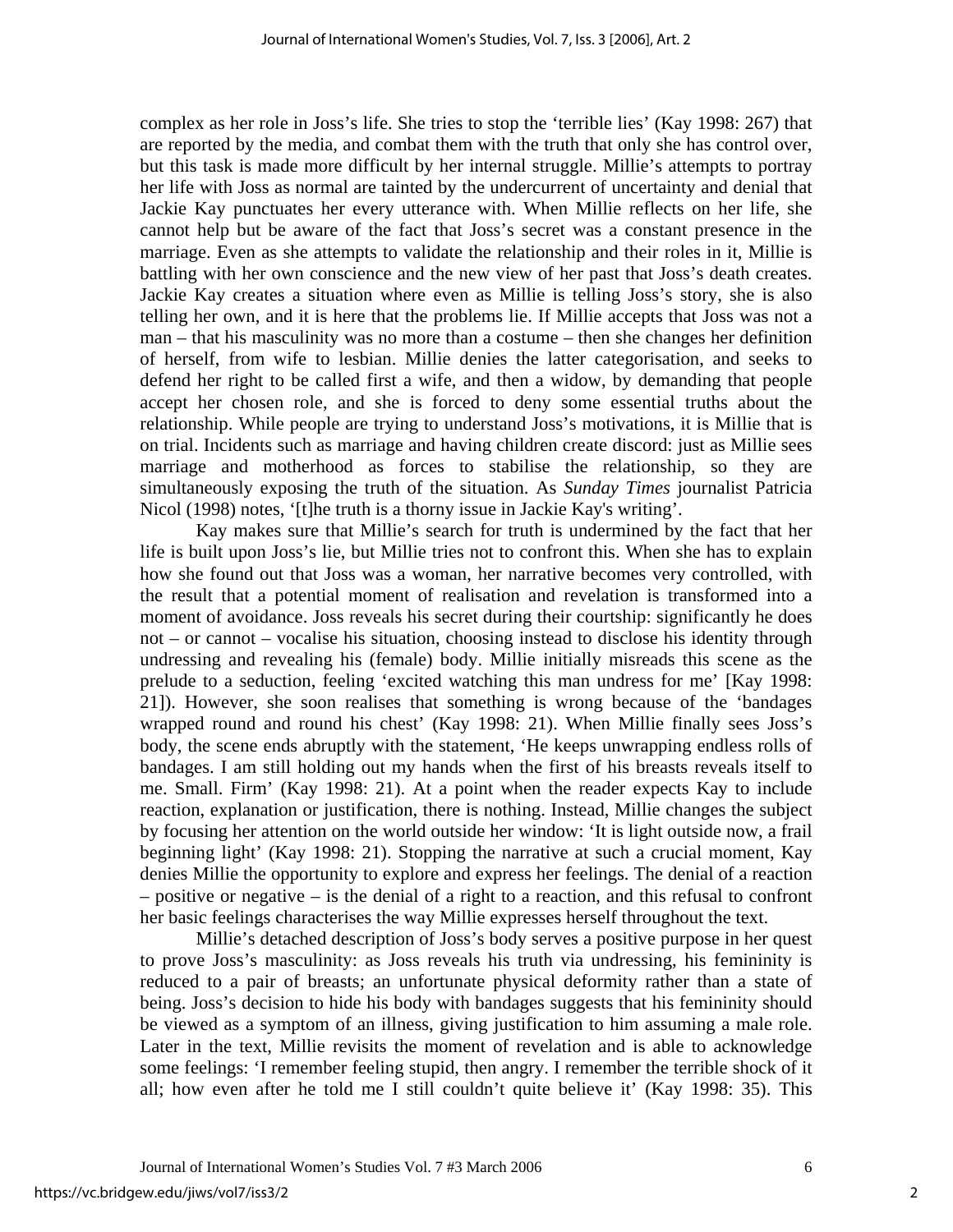expression of shock is interrupted by a sudden shift of focus on to what Joss was feeling, again denying Millie the right to any emotions: 'I remember the expression on his face; the fear, that I would suddenly stop loving him' (Kay 1998: 35). When Millie returns to her own feelings, she is able to say, 'I don't think I ever thought he was wrong. I don't think so' (Kay 1998: 35). It is important that she represents herself as never having felt that their relationship was wrong. If she admits to doubts then she is admitting that the relationship was 'abnormal' and this categorisation extends to both her and Joss. The uncertainty in her words only emphasises the uncertainty she feels.

 At no point in the text does Millie reveal exactly what Joss tells her when he explains his secret. She glosses over whatever Joss tells her, noting only that 'he told me' (Kay 1998: 35). This seems to be a very deliberate oversight. Whatever Joss said to her, however he explained his secret or defended what he did, he would have to have admitted that he was a woman. I think that Millie chooses to omit this from her story because she cannot face reliving it. If Joss told her that he was a woman, then Millie could not deny that she thought about it, or that it was a part of their lives. Also, Millie does not explain what she said to Joss to make him continue the relationship. By being strangely reticent on this point, Millie is preventing the reader from understanding exactly how Joss's act was justified. Ignoring the fact that at some point, she did confront and accept Joss's 'true' identity, Millie decides that the best defence is to try to diminish the importance of the secret.

 Describing her first meeting with Joss, Millie asks, 'How could I have known then?' (Kay 1998: 11). Kay is implying that Millie fell in love with Joss before she had any idea that he was female, and this helps to explain how Millie may have justified the relationship to herself. By suggesting that it was impossible for her to have guessed the truth beforehand, Millie is blaming Joss: although she casts herself as his protector, there is a definite sense that she uses Joss to take focus off herself. During a difficult patch in the relationship, Millie is angry enough to consider the possibility that she is a victim of Joss's actions, because 'he tricked me, he made me fall in love with him…I couldn't do anything but marry him' (Kay 1998: 38). Perhaps realising that this is unfair to Joss, Millie later presents the secret as something that strengthened and protected the relationship because it meant that Joss would never commit adultery. When Millie and Joss's son, Colman, asks Millie how she would feel if Joss had an affair, '[s]he said he never would be unfaithful and gave me an odd smile' (Kay 1998: 48). Colman regards this response as proof that his parents enjoyed keeping the secret from him, but I believe that the 'odd smile' shows how worthless Millie's certainty is: Joss is not being faithful because he wants to be, but because he has no choice. The very thing that is supposed to strengthen the relationship is actually meaningless. Even so, on her wedding day, Millie revels in her certainty that Joss will be faithful:

Friends of mine who Joss has not yet met come up and say, 'Where did you find him? Quite a catch.' Another one says, 'I'd watch him. The handsome ones have roving eyes.' I laugh, 'You are just jealous, Agatha.' I laugh heartily to myself. Quite a catch (Kay 1998: 31).

Millie's pride at being in a relationship with someone that other women perceive as 'a catch' (Kay 1998: 31) is compounded with a deep sense of security that comes from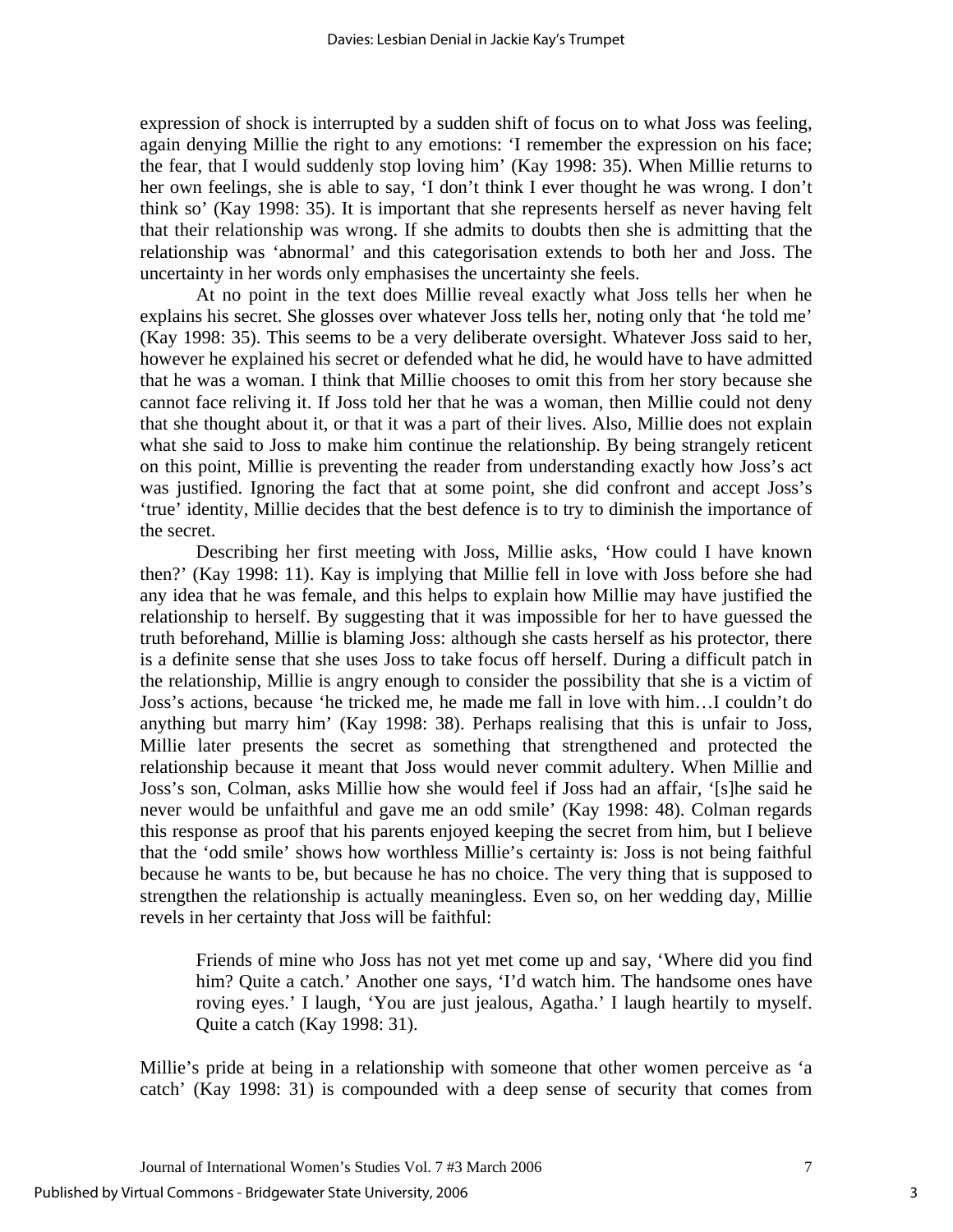knowing that Joss can never leave her: 'For a split second, I feel jealous, imagining what it would be like if Joss were ever unfaithful to me. Then I remember and feel safe. We have our love and we have our secret' (Kay 1998: 29).

Joss's reaction to the question of fidelity is equally illuminating. Again, Colman is the questioner, and after asking if Joss has ever cheated on Millie, Joss says, 'No, with complete sincerity, no effort involved at all' (Kay 1998: 168). His reasoning is that he is 'not interested in anybody besides [Millie]. Only she can turn [him] on' (Kay 1998: 168). By talking in these terms, Joss suggests that he could cheat – if he so desired – but that strong sexual attraction stops him. The effect of such a phrase as 'turns me on' (Kay 1998: 168) is that it makes Joss seem to be a very sexualised (masculine) being. This reaction is something Kay tries to create in the text. As soon as Joss's secret is revealed, she is careful to make Joss appear to be the dominant sexual partner, in a move that highlights what could be described as stereotypically masculine behaviour. In a discussion of transgender relationships, Pat Califia<sup>[4](#page-4-0)</sup> suggests that assigning male and female roles often depends on sexual behaviour: 'the correlation of maleness with masculinity and running the fuck; the correlation of femaleness with femininity and getting run over in bed' (Califia 1997: 5). Joss's domination is not just a reassertion of his masculinity, but a confirmation of Millie's womanhood.

Before they establish their roles in the relationship, there is discord stemming from both Joss and Millie taking on sexual roles that are inappropriate for their gender roles. Joss 'never tries to touch' (Kay 1998: 15) Millie, and she is concerned that there might be a problem even as she searches for a rational explanation: '[e]ither Joss is terribly proper and old-fashioned or there is something wrong' (Kay 1998: 15). On the other hand, Millie is 'terribly frustrated at the lack of sexual contact' (Kay 1998: 15). Their first proper kiss, just before Joss reveals his secret, is remembered by Millie as 'he is kissing me' (Kay 1998: 19). Kay's phrasing of this statement could be compared to the famous statement, 'Reader, I married him,' from *Jane Eyre*. Jane refuses to observe traditional female behaviour, culminating in this phrase that emphasises her controlling role in the decision to marry. The statement in *Trumpet* turns this idea on its head by emphasising that the relationship is following a traditional model, with the male taking charge of sexual matters. It is essential that traditional behaviour is portrayed in order to stabilise the relationship, and this is followed through in Millie's attempts to 'heterosexualise' the relationship, just before the truth is revealed, to make sure that Joss is portrayed as suitably male. After Millie finds out Joss's secret, the sexual contact increases in intensity: Millie describes how Joss 'pushed himself into me…I am possessed' (Kay 1998: 36). As Califia notes, '[o]ne of the achievements that someone must demonstrate to be recognized as a man is sexual potency, the ability to take or *possess* a sexual object' (Califia 1997: 48, my emphasis). Similarly, Vern Bullough, an American sex researcher, remarks that '[a] man, fearful of being labeled as exhibiting feminine weaknesses, could demonstrate his masculinity by asserting power over his wife' (Bullough 1993: 114).

Millie remembers that 'Joss used to comb my hair every night. It was one of the few feminine things he did' (Kay 1998: 8). Although it seems as though Millie is finally able to face up to the female part of Joss, Kay uses this situation to display Millie's desperateness to prove that even when Joss does 'female' things, there is an innate

<u>.</u>

<span id="page-4-0"></span><sup>&</sup>lt;sup>4</sup> Pat Califia is a writer on sexual minority issues. More information can be found at www.patcalifia.com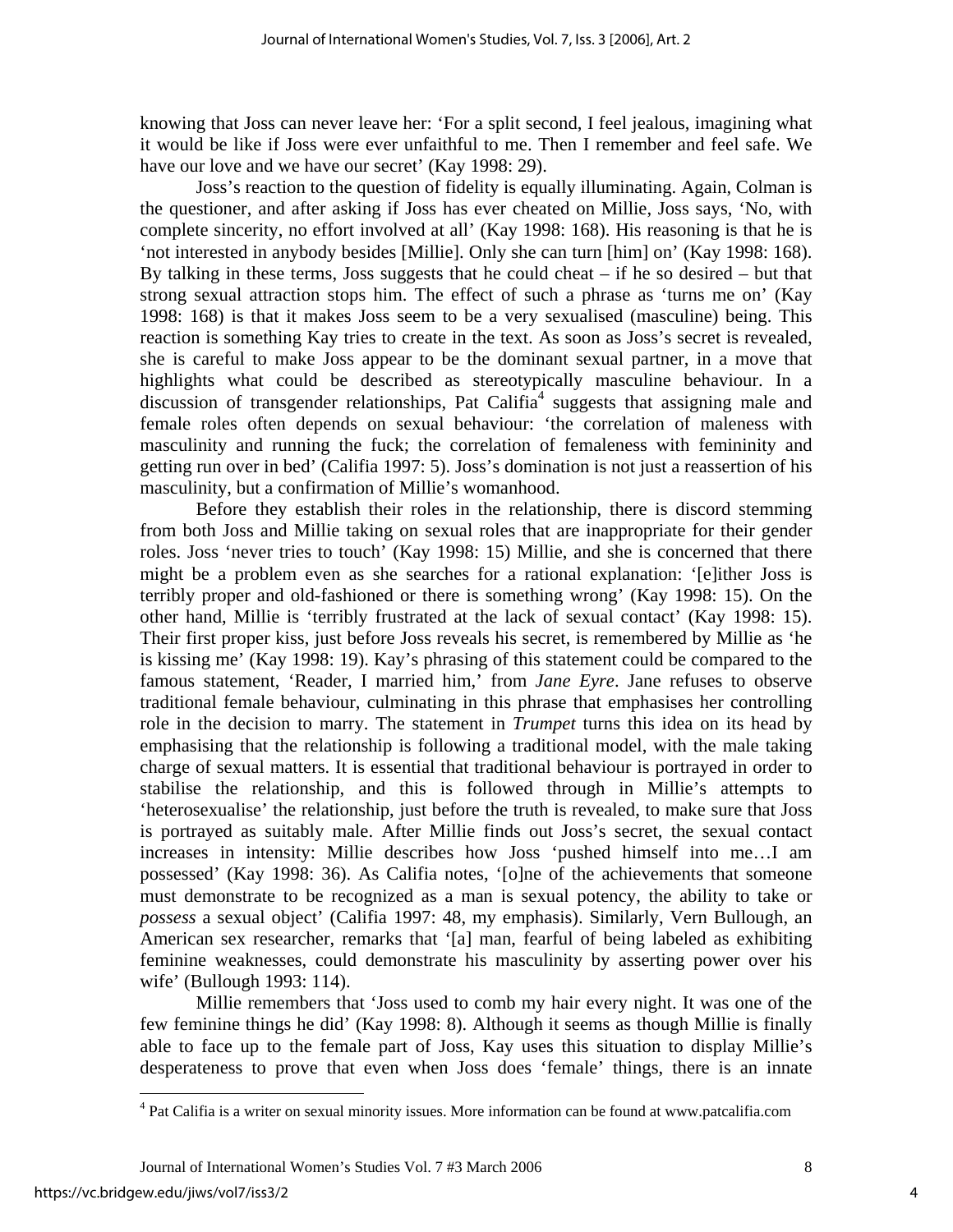maleness to him. A description of an innocuous activity such as brushing hair becomes sexually charged: 'I loved it. Him sitting behind me, pressing against me, combing my thick dark hair in firm downward strokes' (Kay 1998: 8). Millie's need to 'heterosexualise' the relationship is particularly obvious during her marriage to Joss, which is a very public way to prove the relationship. Millie's 'pale green slinky dress' (Kay 1998: 26) is extremely significant: the colour is a deliberate deviation from the traditional white in order to signify that she is not a virgin. This means that Joss is cast into the role of lover, which both legitimises the lesbian sexual experience and elevates it to the status of the heterosexual relationship it would like to be. When Millie refuses to wear white because she is not a virgin, Joss is 'proud of himself' (Kay 1998: 26), because he has proven his masculinity. Similarly, the suggestive cut of Millie's dress helps to accentuate her femininity: 'it shows my cleavage. I look sexy' (Kay 1998: 26). The wedding ceremony is about more than just marriage, as it stands as proof that Joss is capable of being a husband, and Millie is capable of being a wife. Millie would never identify herself as a lesbian, probably because of what such a label infers – Pat Califia points out that '[lesbians] have been identified as "not-women"' (Califia 1997: 3) – so her wedding is about more than a public identification as heterosexual: it is about Millie being recognised as a woman.

During the wedding ceremony, Millie is aware that such a public celebration of the relationship is an opportunity for the secret to be exposed, and her thoughts are dominated by fears that they will be found out:

At the Registrar's Office, I kept thinking of that bit in *Jane Eyre* where the minister asks if anyone knows of any reason why Mr Rochester and Jane should not marry and the man from the Caribbean suddenly stands up and says, Yes (Kay 1998: 26).

Jane's wedding, famously disrupted by the news that Mr Rochester is already married to Bertha Mason, provides an intriguing parallel to Millie and Joss's situation. Bertha is the 'daughter of Jonas Mason, merchant, and of Antoinetta his wife, a Creole' (Brontë 1996: 325). The use of the word Creole is a deliberate one, emphasising a confused genetic heritage: '[Creole] could be applied to a native West Indian of any race...it is probable that [Charlotte Brontë] means something specific by the expression: that Bertha's mother is of racially mixed origins' (Mason 1996: 522). Bertha's English (and by implication, white) father and racially mixed or West Indian mother are reconfigured in Joss's parents: a (white) Scottish mother and a father who was 'a black man [from] the West Indies' (Kay 1998: 250). Thus, Joss is relegated from the position of husband to that of Bertha: a 'mad-woman.' (Brontë 1996: 339) In light of the parallel with Bertha, Joss's behaviour – what could be crudely termed his 'madness'—is a result not of gender, but colour. If Joss is occupying the same space as Bertha, then it is the discovery of his condition that could jeopardise his wedding. Alternatively, Joss could be connected to 'the man from the Caribbean' (Kay 1998: 26), who stops the wedding, or Mr Rochester, whose dark secret is the reason that the wedding is called off. Millie's fear is that Joss may confess his secret and humiliate her. It is the very fact that Joss is a racial 'other' *and* a gendered 'other' that makes the wedding dangerous.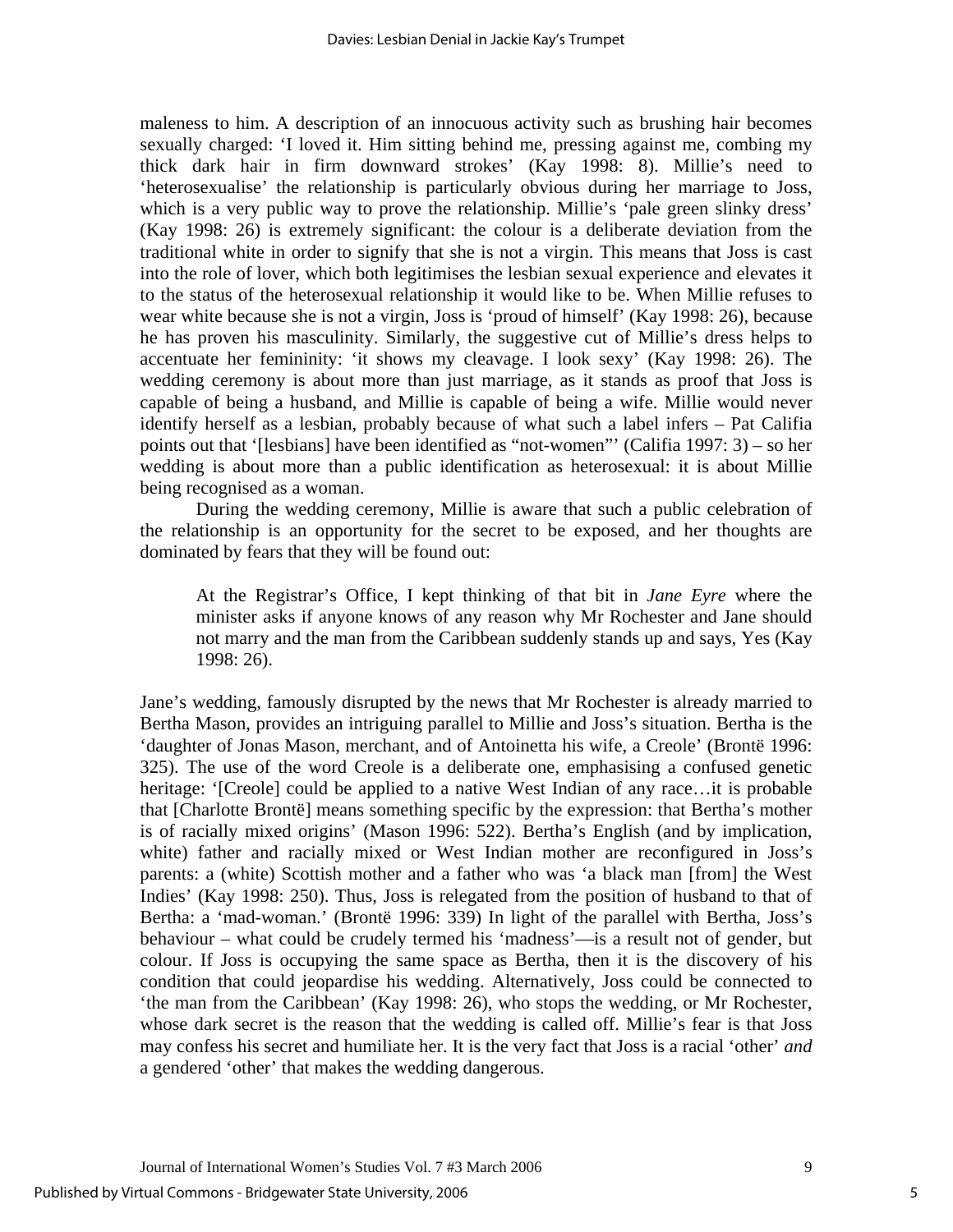The nature of everyday life with Joss means that Millie is constantly confronted with evidence of Joss's deception, and it takes a lot of denial and work on Joss and Millie's parts to keep the relationship strong. The knowledge that Joss is a woman is inescapable for Millie because she 'wrapped two cream bandages around his breasts every morning' (Kay 1998: 238). Millie makes it clear that this task was not one that she let herself dwell on: 'I didn't think about anything except doing it well' (Kay 1998: 238). Millie's comment on the bandages – 'He didn't care if it was uncomfortable. It probably was a little' (Kay 1998: 238) – reflects upon the uncomfortable situation as much as the bandages, a situation where they did not, or perhaps could not, talk: 'I don't remember us saying anything whilst I did this' (Kay 1998: 238). As Millie repeats that 'I don't remember thinking much' (Kay 1998: 238), the implication is that she blocked it out, and refused to let herself consider what she was actually doing, other than to consider the necessity of the act: 'I had to help him get dressed so that he could enjoy his day and be comfortable' (Kay 1998: 248). When Millie says this she is ignoring the possibility that she helped Joss in order to enjoy her own day and make herself feel more comfortable: she can only be a wife if Joss inhabits the role of husband. If he is not dressed as a man then it calls their roles into question.

 This element of denial is also evidenced in the way Joss dresses: after Joss puts on his boxer shorts, Millie 'turned away while he stuffed them with a pair of socks' (Kay 1998: 238). It is important for both of them that Millie does not witness the most important part of the transformation, the construction of genitals, as she can only cope with seeing a small part of her husband's reality. She notes that '[Joss] was always more comfortable once he was dressed. More secure somehow' (Kay 1998: 238). It is perhaps easier for Joss to believe that he is a man when he is dressed as one. This is probably true of both of them, because it is easier for Millie to believe Joss is a man when she is not confronted with his implements of disguise. The importance of the disguise makes it difficult for Millie to know what to do with Joss's possessions when he dies: 'I have some of his bandages here at Torr. I don't know what to do with them. I can't throw them away. I can't give away these bandages. I can't burn them or bury them or throw them into the dustbin' (Kay 1998: 239). Although they are a reminder of Joss ('They smell of him still' [Kay 1998: 239]), they are also a reminder of a part of his life she is trying to forget.

 Kay shapes Millie's narration so that it becomes an attempt to destroy Joss's alter ego, Josephine Moore, by denying that Josephine ever existed within the confines of their relationship. Josephine does exist, but as a shadow rather than an actual person. To try to explain how she lived with (or without) Josephine, Millie explains that as far as she was concerned, Josephine did not really exist because Joss never talked about her. In fact, Joss is only able to discuss his female past when he knows that it cannot have an affect his relationship: 'Joss told me a few days before he died more about being a girl than he had ever done in a lifetime of marriage' (Kay 1998: 203). Although the implication is that Joss was the one who would not discuss Josephine, his decision is partly prompted by Millie's reaction. When he finally tells her that his name used to be Josephine, Millie remembers how she felt unable to respond: 'I was so surprised that time, I couldn't say much. I remember finding it slightly distasteful, the idea of Joss having another name. If I am honest, perhaps I found it frightening too' (Kay 1998: 93).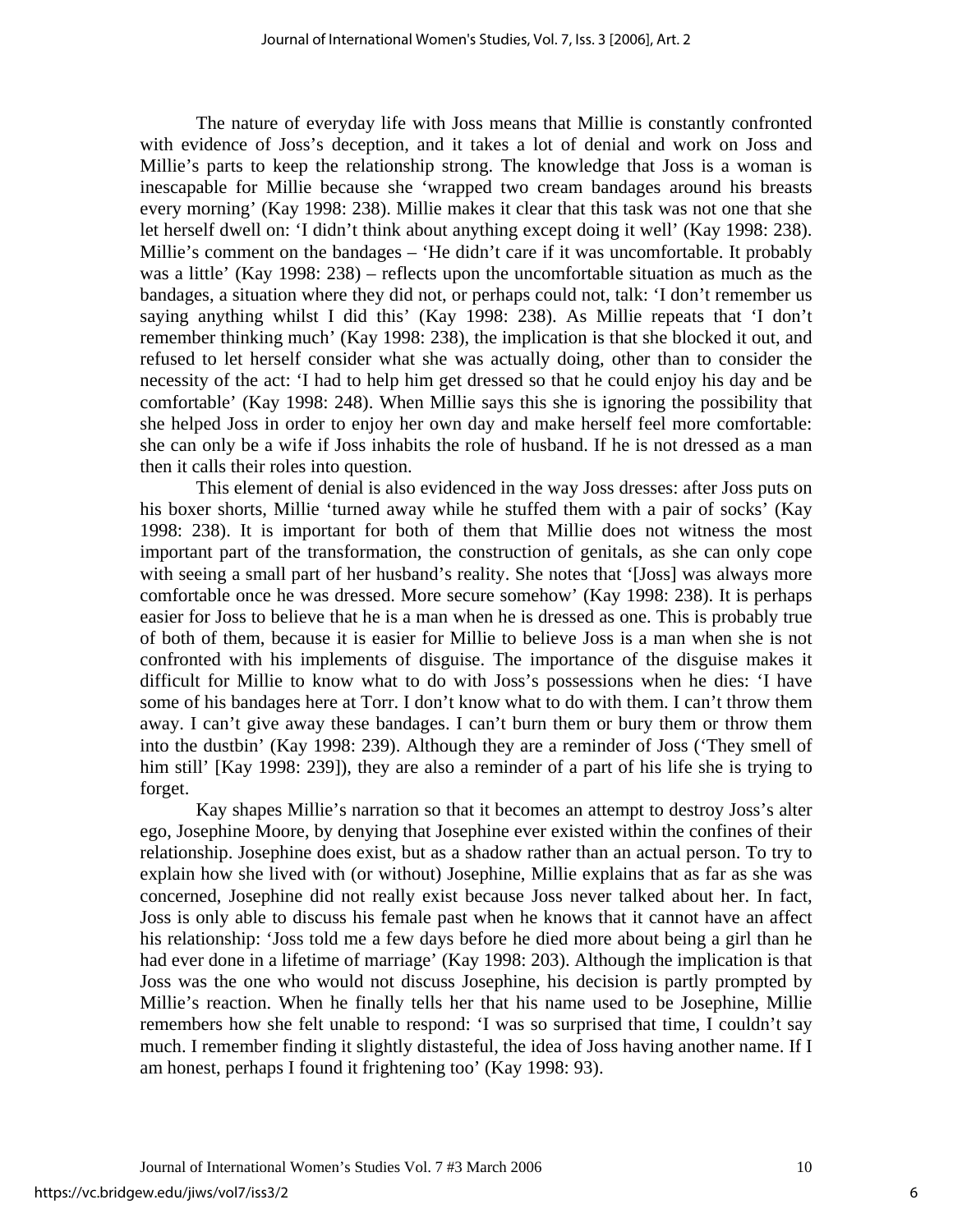Millie's fear stems from the realisation that 'Joss has not always been Joss, that Joss Moody had once been Josephine Moore' (Kay 1998: 93). For once, Joss has confronted the issue of his past: he admits that he has not always been male and the relationship is destabilised. For a few awkward moments, the issue of Joss's femininity is thrust into the spotlight. By reclaiming his feminine identity – 'My mother called me Josephine after her sister' (Kay 1998: 93) – he reminds Millie that Joss is a construction rather than a reality. Millie's response to this is to insist that Joss is real while simultaneously denying the validity of Josephine: 'no matter how hard I try, I can't see him as anything other than him, my Joss, my husband' (Kay 1998: 35). Perhaps the truth is that it is only too easy to dwell on it.

 With Millie's reaction in mind, it is hardly surprising that when she finally felt able to ask questions about Josephine, Joss could not provide answers: 'whenever the name Josephine Moore came up, he'd say, "Leave her alone," as if she was somebody else. He always spoke about her in the third person. She was his third person' (Kay 1998: 93). It is significant that following the direct confrontation of his past ('my name' [Kay 1998: 93]), Joss later resorts to discussing himself in an abstract way, as if attempting to create a distance between his two identities to prevent them ever coming too close together again. Millie claims that the two identities are so different that 'I can't properly imagine even what [Josephine] looked like. I can't imagine her hair, how she would have worn her hair. I don't want to' (Kay 1998: 93). However, Millie's denials unravel themselves when she admits '[h]e looked unlike himself when he was dying. Unlike the man I married. I don't know who he looked like. Maybe he looked more like her in the end. More like Josephine Moore' (Kay 1998: 94).

 Millie cannot bear to think about Josephine – 'I don't want to think about her. Why am I thinking about her?' (Kay 1998: 94) – because thinking about her makes her more real. As a means of self-preservation, Millie decides that if Colman tries to discuss the relationship, 'I will say one thing and that will be all. I didn't think about it at all' (Kay 1998: 94). Millie is forced to take this position because if she admits that she thought about Joss's past, then it is close to admitting that she is a lesbian; that she thought of Joss as a woman. This is why her denials become evermore forceful: 'I can't stare at these pictures and force myself to see '*this person who is obviously a woman, once you know*' – according to some reports. I can't see her. I don't know if I'll ever see her' (Kay 1998: 100, emphasis in original). If the reports are correct, and Joss was obviously female despite his clothing and behaviour, then Millie is assigned the role of lesbian. This is a role that does not sit comfortably on Millie's shoulders: from getting married to having children, Millie has sought to live an ordinary life to convince other people – and by extension herself – that her relationship is normal.

 Despite Millie's obvious difficulty in accepting the truth of Joss's body, she claims that she never told Colman the secret because it was irrelevant: 'What could I tell him – that his father and I were in love, that it didn't matter to us, that we didn't even think about it so how could I have kept it from him if it wasn't in my mind to keep?' (Kay 1998: 22) This statement is an obvious lie; from her worries that the wedding would be stopped, right through until Joss's death, Millie has the truth foremost in her mind: when Colman thinks back, he recalls that 'I always had to knock on [my parents'] bedroom door. They taught me that from when I was small' (Kay 1998: 66). Millie is presented as being aware of the possible impact of other people finding out the truth.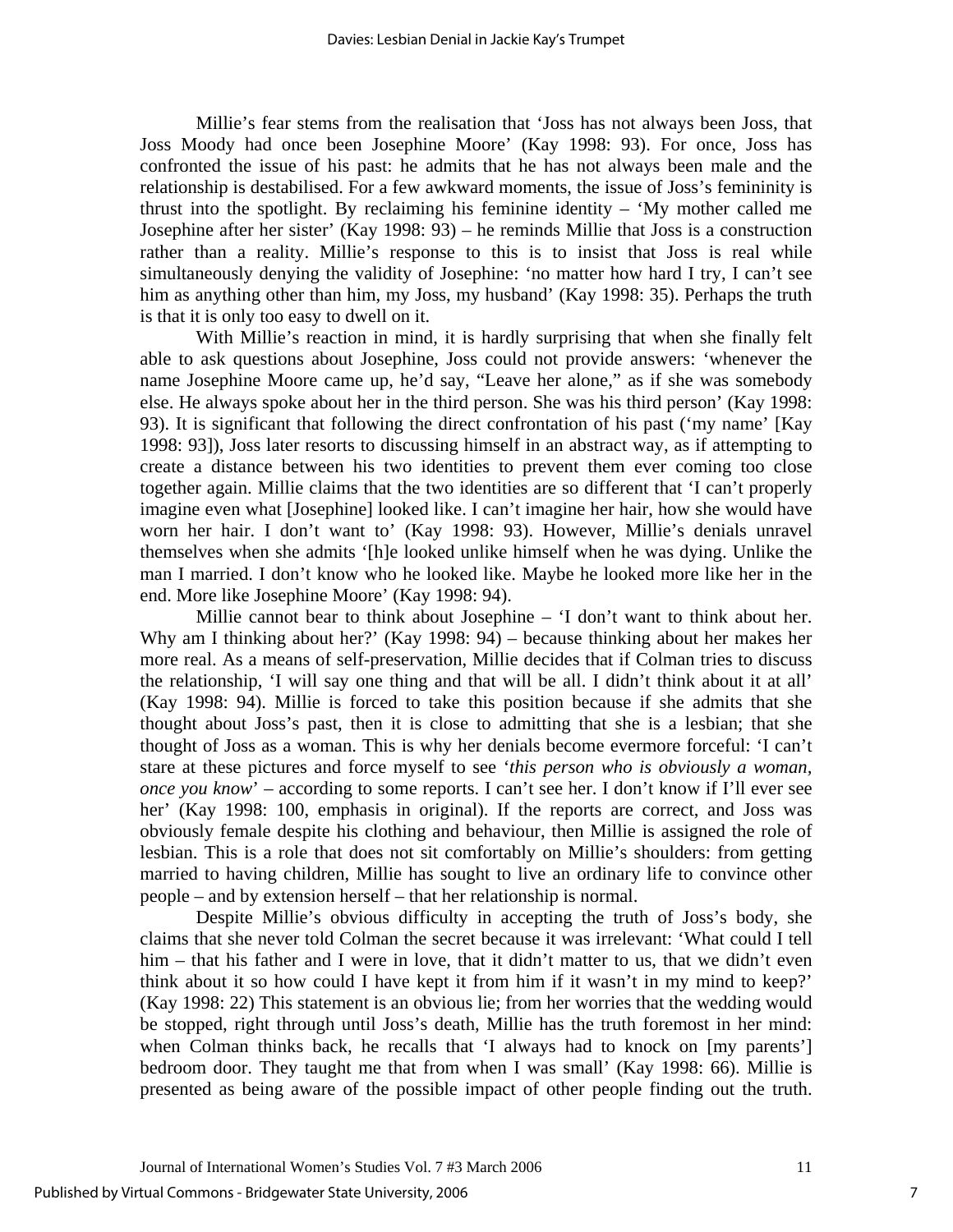Being with Joss means that Millie has to create a distance between herself and other people, for fear of the truth escaping: 'when I married Joss I became less close to my mother. I didn't want her to get too near' (Kay 1998: 84). When her mother visits, Millie truthfully appraises her situation: 'I hadn't realized I felt at all nervous of Joss till now' (Kay 1998: 85). It is as if, once confronted with the possibility of outside interference, Millie gains greater awareness of possible hazards, understanding that something as simple as a 'doctor's visit could ruin our lives' (Kay 1998: 87).

 Fear of being discovered notwithstanding, the marriage is portrayed as a strong one until the question of children arises. Kay suggests that Joss so skilfully plays the role of man that it is only when his secret demands to be acknowledged that Millie is forced to accept bodily facts. When Millie realises how badly she wants a child, she recognises the consequences of having Joss as a partner: 'Why can't he give me a child? He can do everything else. Walk like a man, talk like a man, dress like a man, blow his horn like a man. Why can't he get me pregnant?' (Kay 1998: 37) Her repetition of the phrase 'like a man' emphasises Millie's realisation that Joss can only ever be 'like a man'; the transformation will never be complete because unlike other things that can be learned – 'He has a slow deliberate walk, like he's practised it' (Kay 1998: 15) – Joss can never become fully male and get Millie pregnant.

 Even worse than Joss's failure as a man is Millie's personal failure as a childless woman. Describing 'the girl I was' (Kay 1998: 8), Millie says that 'she always wanted marriage, I remember. Marriage, children' (Kay 1998: 8). This sense of failure is compounded because Millie is also unable to live up to the expectations of society: 'My old autograph book from school haunts me. Margaret Baxter writing the daft ditty: "First comes love, then comes marriage, then comes Millie pushing a baby carriage"' (Kay 1998: 37). Unable to have a child, Millie's efforts to create a normal life are undermined. Eventually Joss and Millie are able to overcome their difficulties by adopting Colman. When they try to decide what reason to give for wanting to adopt, Joss suggests that they say Millie 'had a hysterectomy' (Kay 1998: 40). This idea, suggesting that Millie has lost an essential part of her womanhood, is quickly disregarded in favour of blaming Joss: 'we'll say your sperm count is too low!' (Kay 1998: 40) Although this appears to be an attack on Joss's masculinity ('The look on his face is a picture. I laugh so much my stomach hurts' [Kay 1998: 40]), using Joss's sperm count as the reason to adopt means that Joss validates the request for a child, thus regaining the position of provider within the relationship.

Although they have undergone a marriage ceremony and raised a child, Millie finds that the deception leaves her unable to fully accept the life she has led. A large part of the problem rests in the way that the media labels her as 'a lesbian. They will find words to put on me. Words that don't fit me. Words that don't fit Joss' (Kay 1998: 154). Millie has to reject 'lesbian' because it suggests otherness rather than the normality she wants her life to project, and a 'marginalized status' (Califia 1997: 37) at odds with her public marriage. This can be placed in the context of real-life questions of identity. As Pat Califia notes, 'female partners of [female-to-males] have begun a dialogue about the differences they perceive between their own sexual identities and the categories of 'lesbian' and 'heterosexual' (Califia 1997: 210). Even Jackie Kay herself admits to not being sure how to categorise Millie and Joss's relationship because 'Joss is a woman having sex with another woman, which most people would define as lesbian behaviour,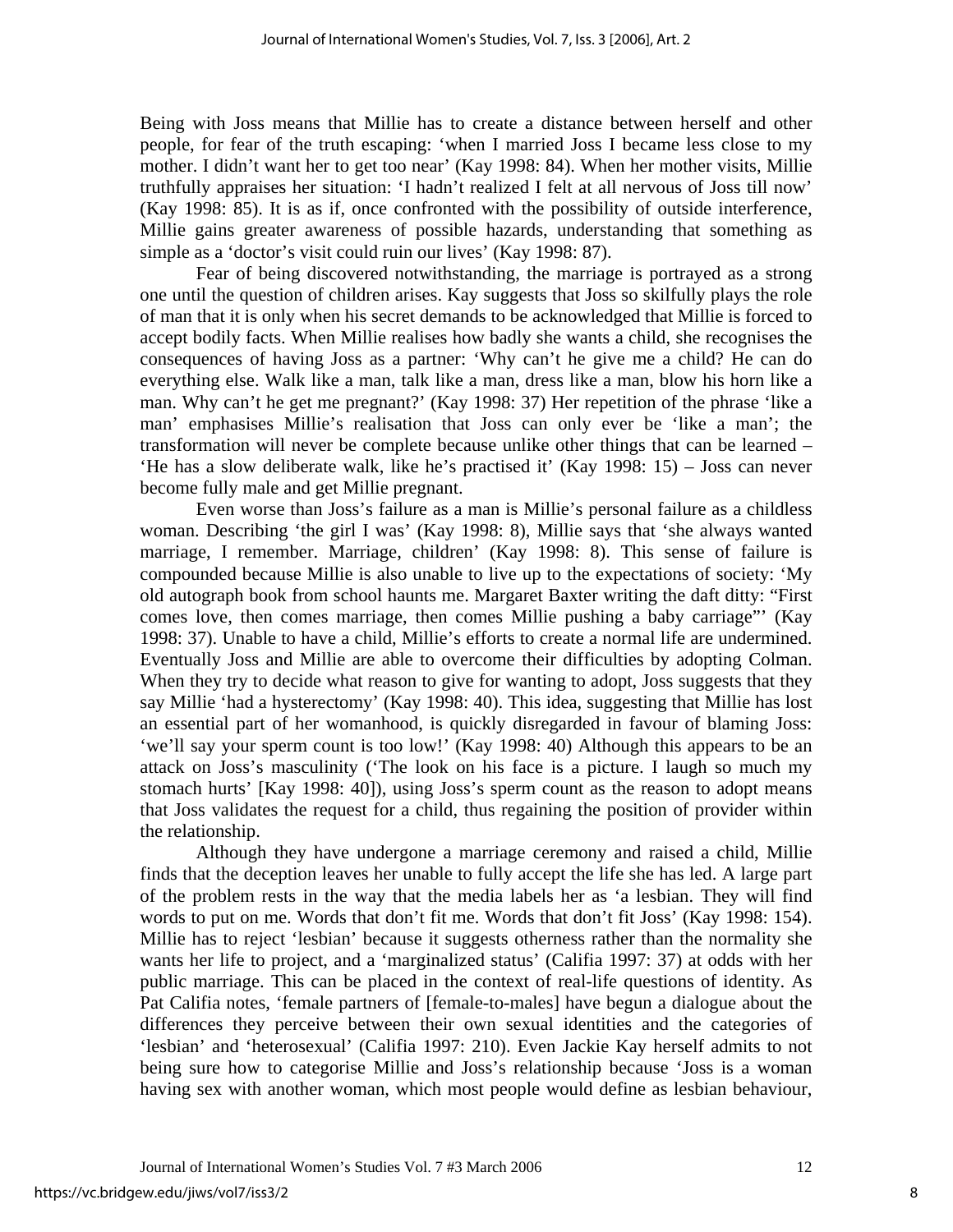but Joss thinks of himself as a man and so do the people around him. So, you tell me what that makes Millie? I don't know the answer' (Nicol, 1998).

Millie rejects 'lesbian' but embraces 'heterosexual', presumably because a lesbian label 'might have a negative impact on the credibility of [the] partner's male identity' (Califia 1997: 210). It is the normal labels that she seeks refuge in: 'I loved being the wife of Joss Moody' (Kay 1998: 206). By using such labels, she hopes to change the minds of both the media and the people who reject her:

My husband died. I am now a widow. That is what I will tell them if they come and ask me. My husband died. I am now a widow. My husband died. I am now a widow. Why can they not understand how ordinary that is? Many women have become widows. Many women have gone through what I've gone through. Many women know the shape, the smell, the colour of loss. Many women have aged with loss. Grief has changed the face of many women. I am not alone. I have to tell myself this. I am not alone (Kay 1998: 205).

The hardest part for Millie (and Joss) is that 'you end up being defined by what makes you extraordinary' (Nicol, 1998). The problem is that she is a woman in a relationship with a genetic woman. In real-life, similar situations result in 'outsiders…invariably see[ing] their relationship as something other than a heterosexual bond' (Califia 1997: 43). Millie is attempting to fight against her inner knowledge that 'a woman who looked like, acted like a man…was disgusting to society'(Raymond 1996: 220). Jackie Kay notes that 'gender and race are categories that we try to fix, in order perhaps to cherish our own prejudices' (Weissman, accessed 2004), and it could be said that Millie's attempts to stop the feminising of Joss constitute a reaffirmation of her prejudice towards lesbianism.

 When Joss dies, Millie makes it her mission to keep his secret. She tries to convince herself that she is acting in a way Joss would have approved of: '[h]e told me to remember the bandages, to remember and put the bandages back on. So I unbuttoned the pyjama jacket, managed to pull it off. It was hard work. I wrapped the bandages around his chest for the last time' (Kay 1998: 203). I would argue that Millie is not performing an entirely altruistic act in so far as she has to keep Joss's secret in order to protect her own truth. However, when Joss dies, the secret can no longer be kept. The reaction of the doctor who signs Joss's death certificate foreshadows the media's later attempts to categorise Millie and make clear distinctions:

She got her red pen from her doctor's bag. What she thought of as her emergency red pen. She crossed 'male' out and wrote 'female' in her rather bad doctor's handwriting. She looked at the word 'female' and thought it wasn't quite clear enough. She crossed that out, tutting to herself and printed 'female' in large childish letters (Kay 1998: 44).

Even when the truth threatens to make itself known, Millie makes a final attempt to save herself, this time using honesty: at the registrar's office, she makes no attempt to hide the evidence of Joss's double life: 'She had a birth certificate for the deceased bearing the name Josephine Moore. A medical card for the deceased that is fifty-two years out of date under the name of Josephine Moore…A marriage certificate for the deceased bearing the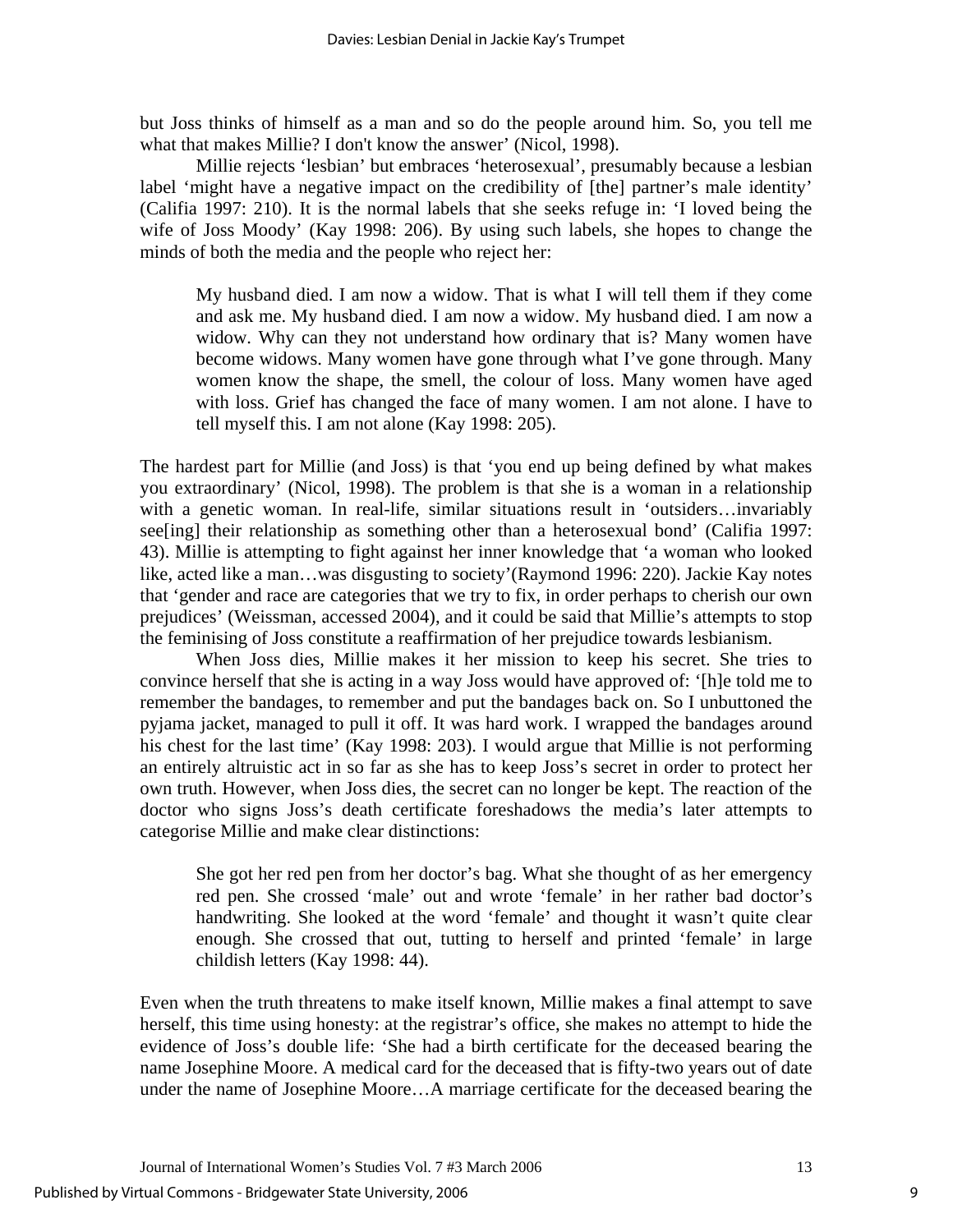name Joss Moody' (Kay 1998: 78). In what is perhaps an echo of the doctor's shock, the registrar cannot immediately comprehend what he is seeing because '[i]t was as if she had brought to him the certificates and papers of two completely different people, not one' (Kay 1998: 79).

 Millie makes an appeal to the registrar, suggesting the Joss's secret be preserved for Joss's sake: 'She asked Mr Sharif if he could be registered as a man. She said, rather enigmatically, it appeared to Mohammad, that this would have been important for her husband, to be registered in death as he was in life' (Kay 1998: 79). Millie is trying to argue that Joss should be registered as a man because that is what he was: by saying this, Millie is ignoring the evidence of the birth certificate, the medical card, and Joss's body. The registrar refuses to grant Millie's request because '*he could not lie* on a death certificate' (Kay 1998: 80, my emphasis). The fact is that Joss Moody only exists because '[o]ne day Josephine Moore just plucked the name Joss Moody out of the sky and called himself this name and encouraged others to do likewise' (Kay 1998: 80), and this truth renders Millie's life false.

 In spite of her best efforts to recreate herself, Millie struggles to combat her own doubts about her life. Although she says that her past is 'the only thing that feels authentic' (Kay 1998: 36), she is able to acknowledge at least partly the unreality of her life: 'Have I been a good mother, a good wife, or have I not been anything at all? Did I dream up my own life?' (Kay 1998: 98). Her own sense of self is so tainted by past actions that even revealing the truth feels like a lie, with her admitting that 'I don't know how to be myself anymore. I don't even know if I am being genuine. I question my own actions as I might question the actions of an actress' (Kay 1998: 36). Her doubts even permeate the photographic records of her life: her only chance to believe in a happier past. The posed nature of the photographs causes her to remark, '[I]t makes us look unreal, as if we were acting' (Kay 1998: 99). She realises that the only chance of believing in her past is to make herself believe in it: 'I tell myself I had a life, a family, family holidays. I tell myself to hold on to it. Not to let anybody make me let go' (Kay 1998: 99).

 The biggest challenge to Millie's sense of identity comes from the media as it offers a perspective on the relationship that she claims not to recognise:

One of the newspaper articles had the headline *Living a lie*. They found people who claimed to be Joss's friends who said things like, "He fooled us completely." But it didn't feel like that. I didn't feel like I was living a lie. I felt like I was living a life. Hindsight is a lie (Kay 1998: 95).

She is able to dismiss the comments of Joss's friends because she does not feel fooled or lied to, but Millie is speaking from a different point of view: she knew Joss was a woman. She was living a lie – the lie that Joss was male – but it was a lie she knew about and her constant denials only force the truth forward. When the media interferes, Millie claims that '[her] life is a fiction now, an open book' (Kay 1998: 154). She doubts the truth of her new life because she is no longer in control of which facts the public is allowed to know: 'There is no line I can draw which says: "Stop here". It will be all over the top, crossing the boundary' (Kay 1998: 158). At this stage, Millie has one final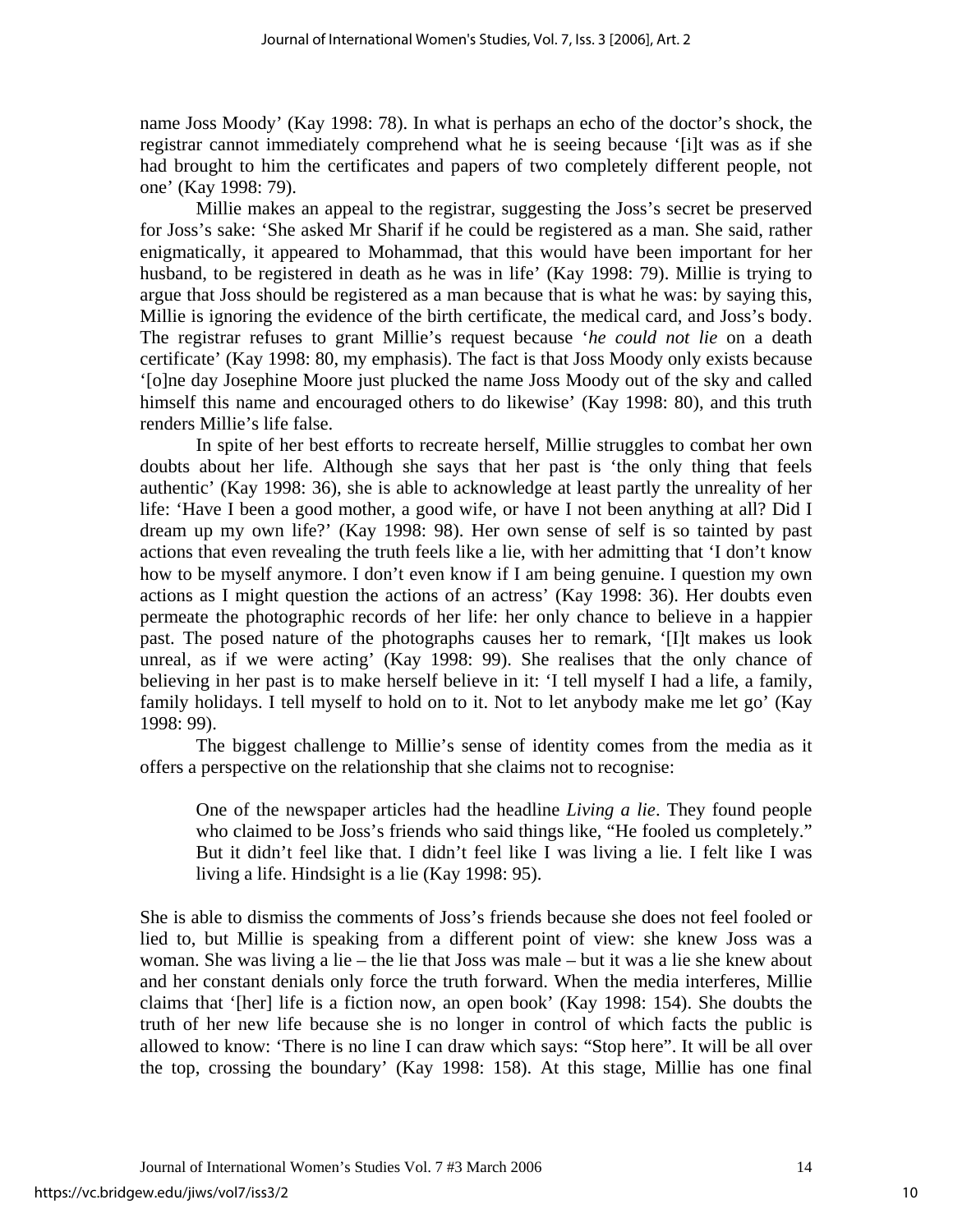defence. She cannot deny that Joss is a woman, just as she cannot deny that she loved him, so she turns her love into something to be admired and respected:

I managed to love my husband from the moment I clapped eyes on him till the moment he died. I managed to desire him all of our married life. I managed to respect and love his music. I managed to always like the way he ate his food. I managed to be faithful, to never be interested in another man. I managed to be loyal, to keep our private life private where it belonged. To not tell a single soul including my own son about our private life. I managed all that (Kay 1998: 206).

In a few words, Millie transforms her deceit into something respectful: she was not lying for the sake of being deceitful, but as an act of love.

Regardless of what she claims, her sense of guilt seeps out slowly, and sometimes unintentionally. The guilt is obvious from the first page of the novel; trying to emphasise her innocence, Millie finds somebody that she can align herself with: 'There's a film I watched once, *Double Indemnity*, where the guy is telling his story into a tape, dying and breathless. I feel like him. I haven't killed anyone. I haven't done anything wrong' (Kay 1998: 1). This is an interesting comparison because the man she is referring to – the protagonist, Walter Neff – is a murderer and a cheat, fully aware of what he is doing. In spite of her best efforts to deny guilt, Millie cannot help but incriminate herself. Some time elapses before Millie is finally able to say, 'I am lying to myself. I am always lying to myself and I really must stop it' (Kay 1998: 205). Millie is only able to reach this moment of self-revelation when she cannot convince herself that 'I am not alone' (Kay 1998: 205). Millie *is* alone; she is separate from other people because of the life she led and the manner in which she led it. By admitting to her dishonesty, 'it becomes apparent that Moody wasn't alone in exploring and creating alternative selves' (Smith accessed 2004). Millie's alternative self is the heterosexual wife she wants so desperately to be.

 To aid understanding of Millie's situation, it is helpful to turn to the author of *Trumpet*, Jackie Kay, for her views on the issue of 'truth'. Discussing who Joss is, Kay says, 'if people love him enough then they will believe him. My idea is that through love an identity can be created and sustained, and that love can allow someone to do the impossible' (Nicol 1998). I agree that it is Millie's love for Joss that inspires her to believe in him as a man, but I find it difficult to agree with Kay's assertion that the identity can be sustained, because throughout the text, Millie is dealing with the realisation that Joss's female alter-ego was ever-present in the marriage. Josephine was there all along; Millie just chose to ignore her because knowing Joss to be a woman undermines her own construction as a heterosexual woman. Perhaps the truth of the situation is captured in remarks Kay makes about writing: 'Writing is just a sophisticated way of telling lies, you know. *You are creating something false and asking people to believe that it is true, which is all that a lie does*' (Nicol 1998, my emphasis). Kay's description of a lie seems to me to be uncannily close to describing what Joss does. Although Kay argues that '[t]he point is that for those who love him, Moody is not living a lie, but being true to himself' (Nicol 1998), Millie *is* living a lie and refusing to face up to it: she is not being true to herself.

 In her review of *Trumpet*, Helena Smith believes that the fundamental question that *Trumpet* poses is '[w]hether Moody has lived a fiction or created an alternative